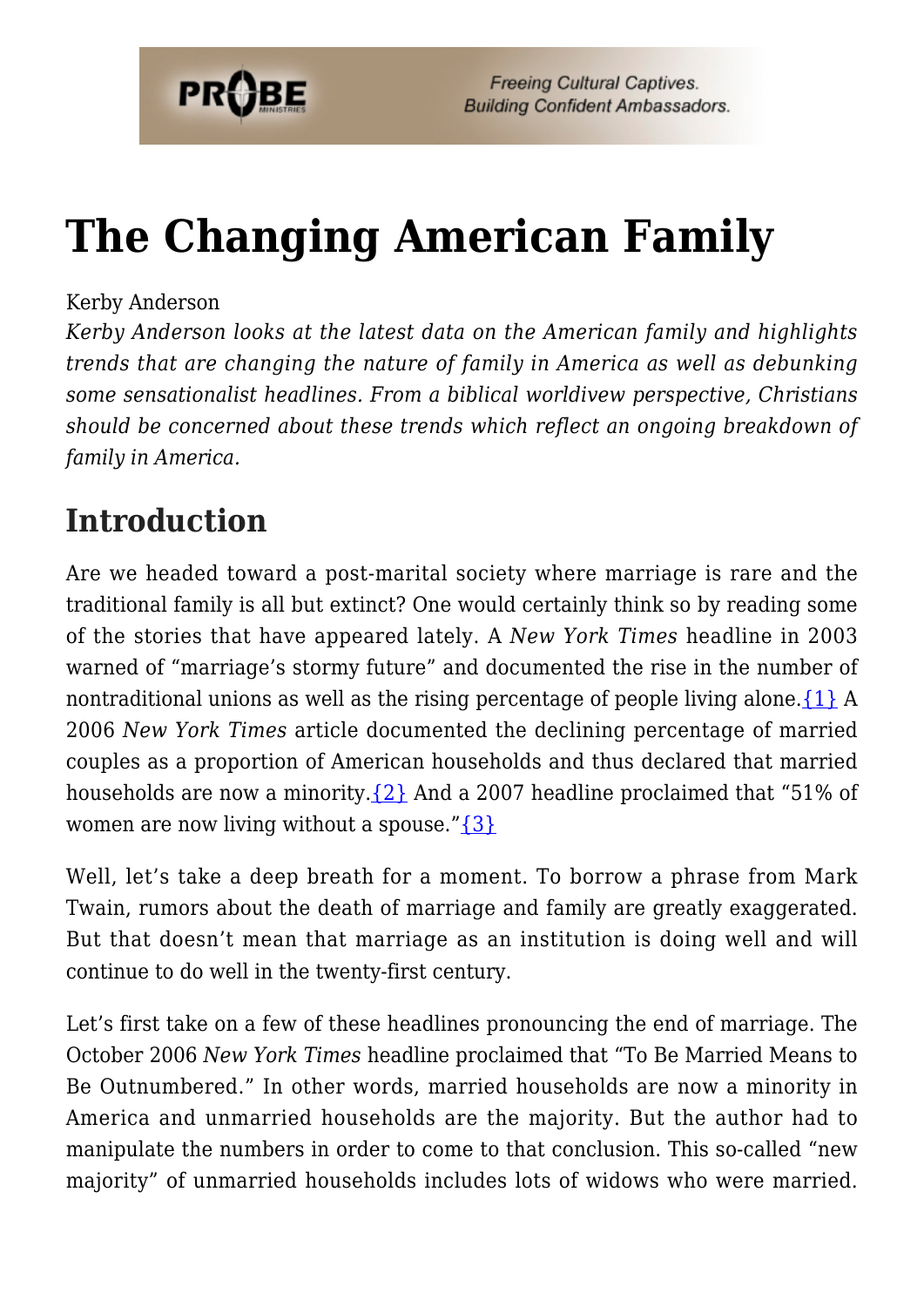

And this claim only works if you count households and not individuals. For example, if you have two households—one with two married people and three children and another with a single widow living alone—they would be split between one married household and one unmarried household. But one household has five people, and the other household has one person.

What about the January 2007 *New York Times* headline proclaiming that "51% of Women Are Now Living Without a Spouse"? Columnist and radio talk show host Michael Medved called this journalistic malpractice( $\{4\}$  and the ombudsman for the *New York Times* took his own paper to task for the article.[{5}](#page-8-4) The most recent available figures showed that a clear majority (56%) of all women over the age of twenty are currently married.

So how did the author come to the opposite conclusion? It turns out that the author chose to count more than ten million girls between the ages of fifteen and nineteen as "women." So these so-called "women" are counted as women living without a spouse (never mind that they are really teenage girls living at home with their parents). This caused the ombudsman for the *New York Times* to ask this question in his op-ed: "Can a 15-year-old be a 'Woman Without a Spouse'?"[{6}](#page-8-5)

It is also worth mentioning, that even with this statistical sleight of hand, you still cannot get to the conclusion that a majority of women are living without a spouse. The article's author had to find a way to shave off an additional 2% of the married majority. He did this by including those women whose "husbands are working out of town, are in the military, or are institutionalized." $\{7\}$ 

### **Conflicting Attitudes about Marriage and Family**

It is certainly premature to say that married couples are a minority and women living without a husband are a majority. But there has been a definite trend that we should not miss and will now address. The definition of marriage and the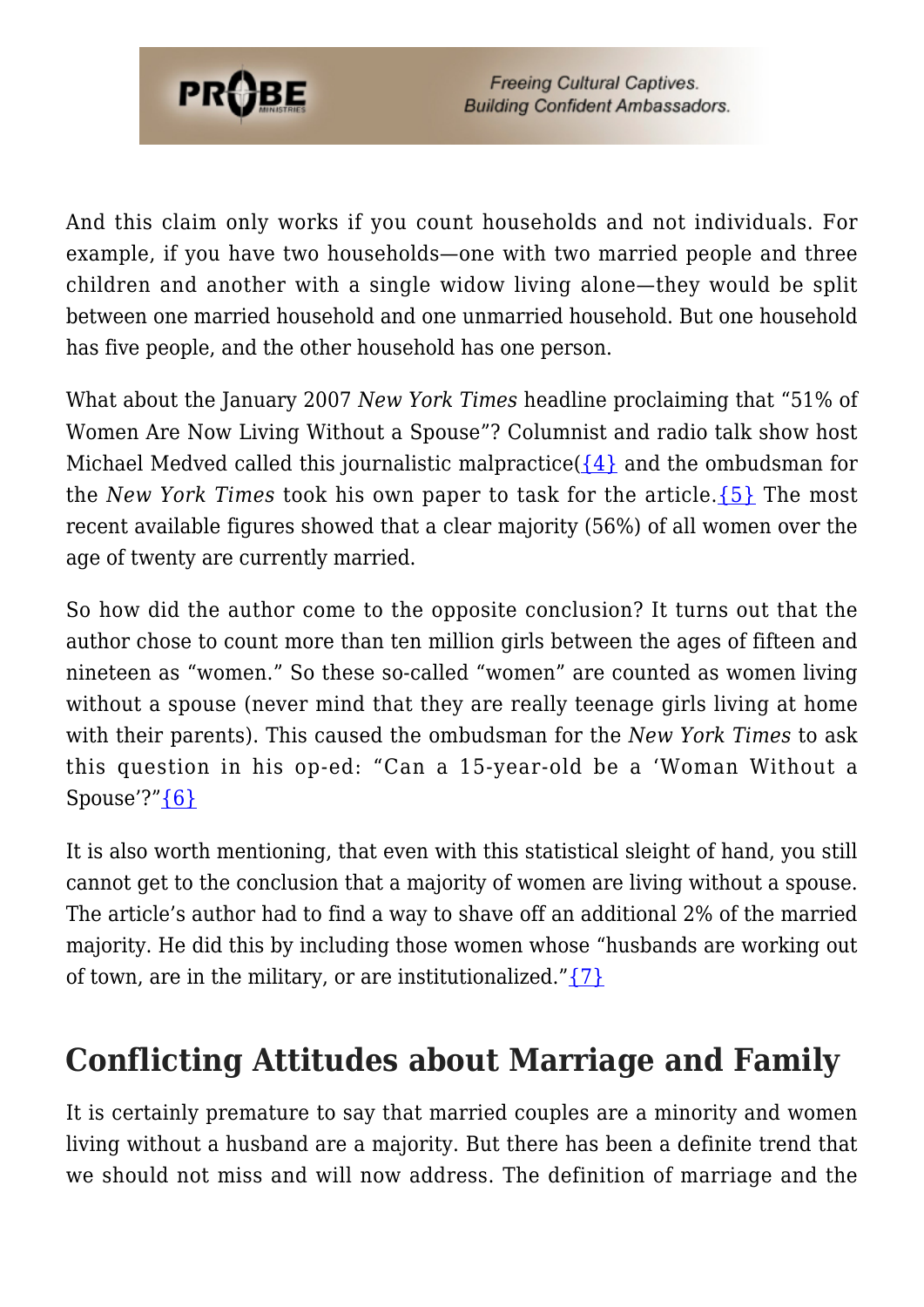

structure of family in the twenty-first century is very different from what existed in the recent past.

A few decades ago, marriages were the foundation of what many commentators referred to as "the traditional family." Now marriages and families are taking some very unfamiliar shapes and orientations due to different views of marriage and family.

Americans are not exactly sure what to think about these dramatic changes in marriage and family. On the one hand, they believe that marriage and family are very important. A *Better Homes and Garden* survey found that their readers rated their relationship to their spouse as the single most important factor in their personal happiness. $\{8\}$  And a MassMutual study on family values (taken many years ago) reported that eight out of ten Americans reported that their families were the greatest source of pleasure in their lives—more than friends, religion, recreation, or work.[{9}](#page-8-8)

On the other hand, Americans are much less sanguine about other people's marriages and families. I call this the "Lake Wobegon effect" where "all the women are strong, all the men are good looking, and all the children are about average." In other words, *their* marriage and family are fine, but the rest of the marriages and families are *not*. While the MassMutual Family Values Study found that a majority (81%) pointed to their family as the greatest source of pleasure, it also found that a majority (56%) rated the family in the U.S. "only fair" or "poor." And almost six in ten expected it to get *worse* in the next ten years. The survey concluded that "Americans seem to see the family in decline everywhere but in their own home." $\{10\}$ 

Similar results can be found in many other nationwide polls. A Gallup poll found that Americans believe the family is worse off today than it was ten years ago. And they believed it would be worse off in the future as well.  $\{11\}$  Americans also demonstrated their ambivalence toward marriage and family not only in their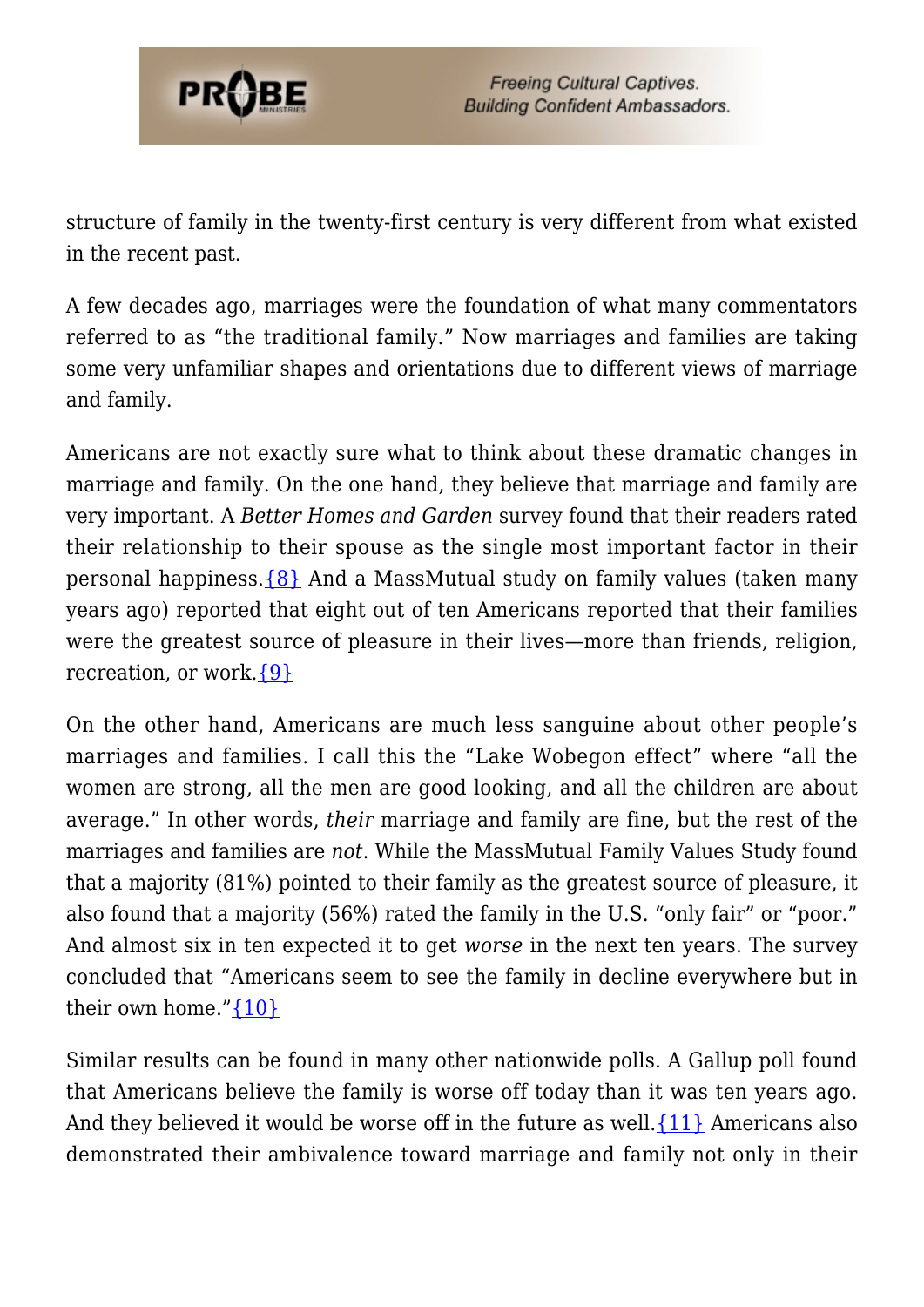

attitudes but their actions. One trend watcher predicted more than a decade ago in an article in *American Demographics* that marriage would become in the 1990s and the twenty-first century "an optional lifestyle." $\{12\}$ 

# **Changing Trends in Marriage**

While it may be too early to put the institution of marriage on the endangered species list, there is good reason to believe that changing attitudes and actions have significantly transformed marriage in the twenty-first century. The current generations are marrying later, marrying less, and divorcing more than previous generations.

A major transition in attitudes toward marriage began with the baby boom generation. From 1946 to 1964, over seventy-six million babies were born. By the 1960s the leading edge of the baby boom generation was coming of age and entering into the years when previous generations would begin to marry. But baby boomers (as well as later generations) did not marry as early as previous generations. Instead, they postponed marriage until they established their careers. From the 1960s to the end of the twenty-first century, the median age of first marriage increased by nearly four years for men and four years for women.

Some of those who postponed marriage ended up postponing marriage indefinitely. An increasing proportion of the population adopted this "marriage is optional" perspective and never married. They may have had a number of live-in relationships, but they never joined the ranks of those who married. For them, singleness was not a transition but a lifestyle.

Over the last few decades, the U.S. Census Bureau has documented the increasing percentage of people who fit into the category of "adults living alone." These are often lumped into a larger category of "non-family households." Within this larger category are singles that are living alone as well as a growing number of unmarried, cohabiting couples who are "living together." The U.S. Census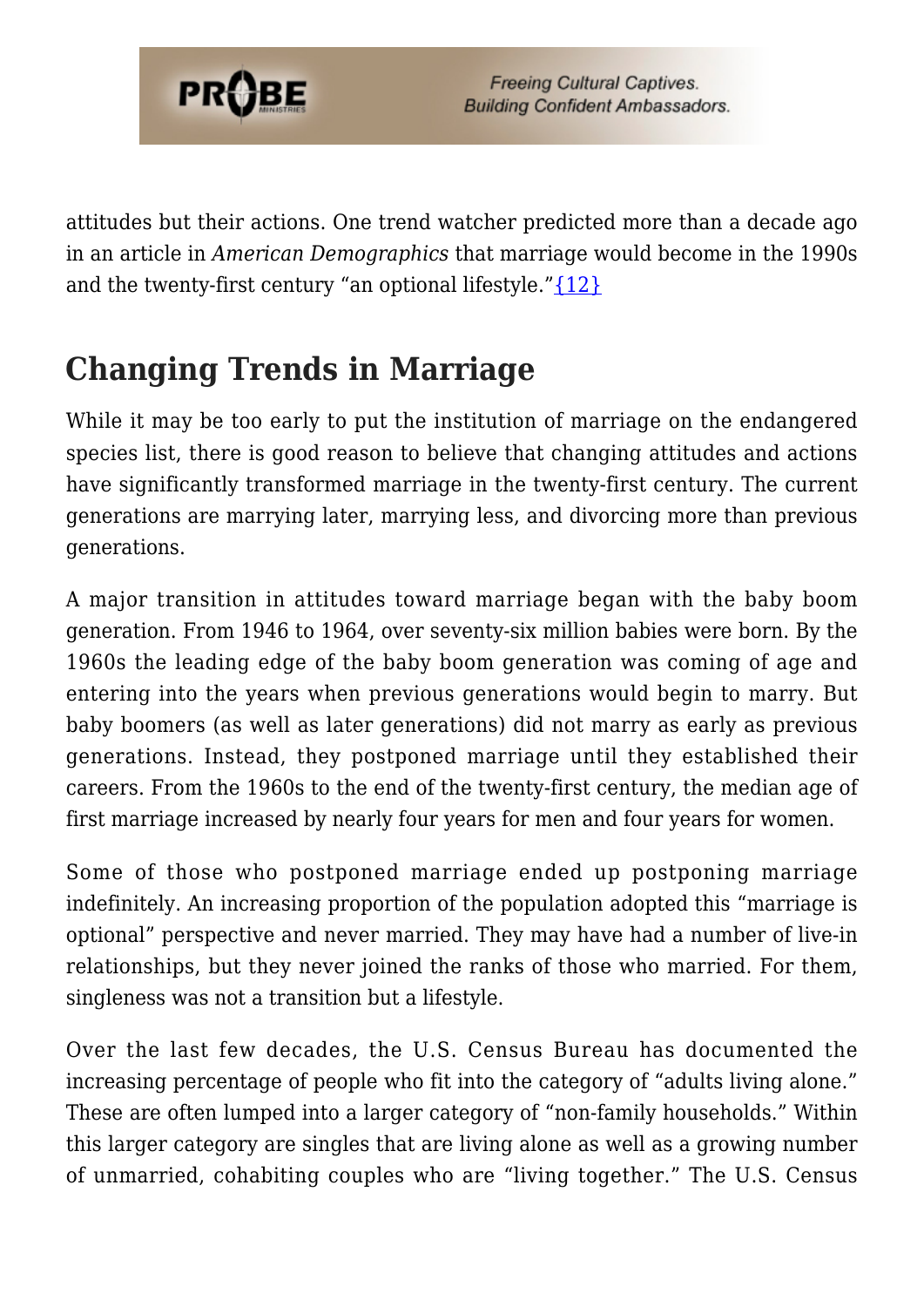

Bureau estimated that in 2000 there were nearly ten million Americans living with an unmarried opposite-sex partner and another 1.2 million Americans living with a same-sex partner.

These numbers are unprecedented. It is estimated that during most of the 1960s and 1970s, only about a half a million Americans were living together. And by 1980, that number was just 1.5 million.  $\{13\}$  Now that number is more than twelve million.

[Cohabiting](https://www.probe.org/cohabitation/) couples are also changing the nature of marriage. Researchers estimate that half of Americans will cohabit at one time or another prior to marriage. $\{14\}$ And this arrangement often includes children. The traditional stereotype of two young, childless people living together is not completely accurate; currently, some 40% of cohabiting relationships involve children. $\{15\}$ 

Couples often use cohabitation to delay or forego marriage. But not only are they postponing future marriage, they are increasing their chance of marriage failure. Sociologists David Popenoe and Barbara Dafoe Whitehead, in their study for the National Marriage Project, wrote: "Cohabitation is replacing marriage as the first living together experience for young men and women." They conclude that those who live together before they get married are putting their future marriage in danger. ${16}$ 

Finally, we should note the impact of cohabitation on *divorce*. When the divorce rate began to level off and even slightly decline in the 1980s, those concerned about the state of marriage in America began to cheer. But soon the cheers turned to groans when it became obvious that the leveling of the divorce rate was due primarily to an increase in cohabitation. Essentially the divorce rate was down because the marriage rate was down. Couples who break up before they marry don't show up as divorce statistics.

Many marriages today are less permanent than in previous decades. There have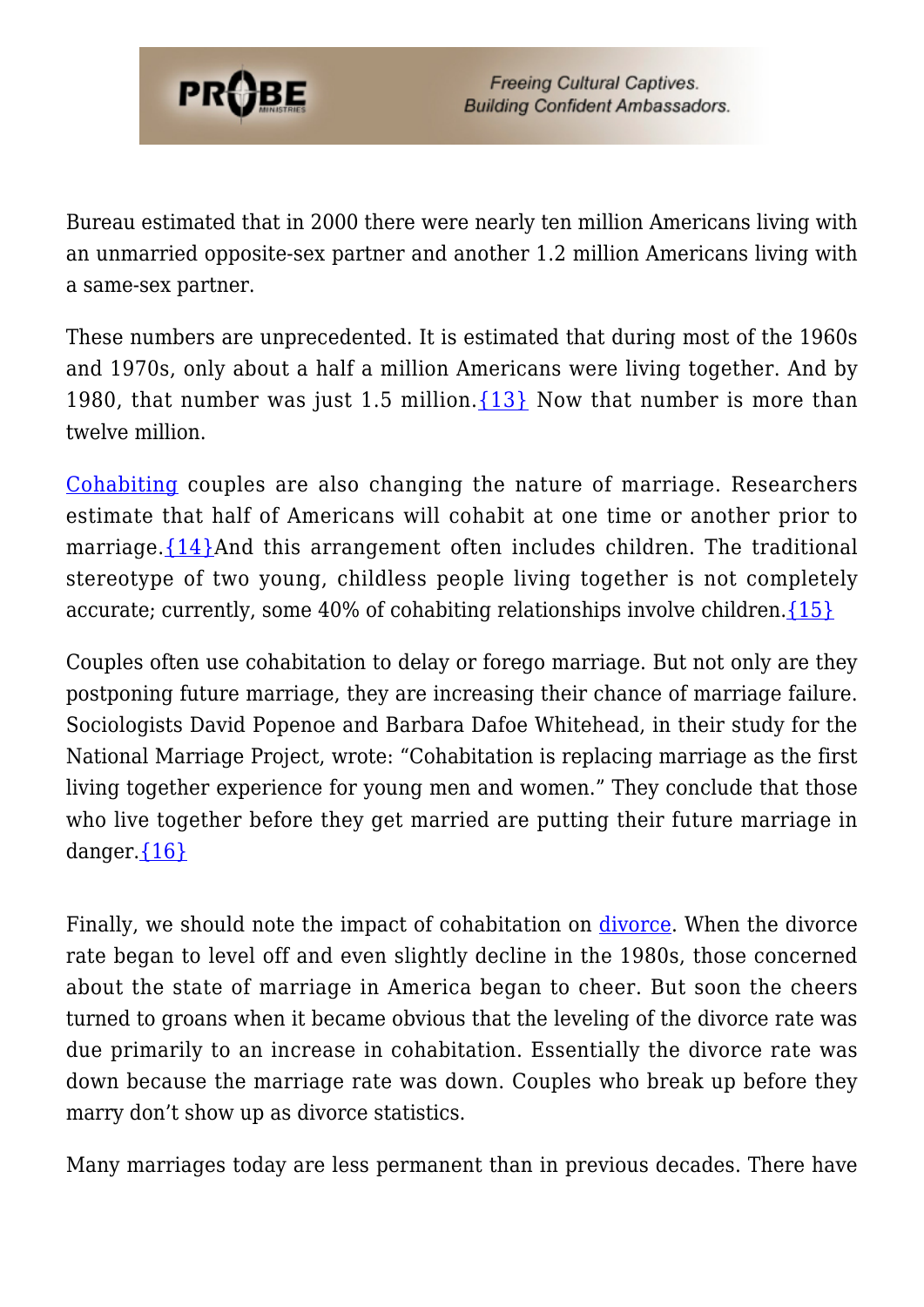

always been divorces in this country, but what used to be rare has now become routine. Changing attitudes toward marriage and divorce in this country are reflected in the changing divorce rate.

A graph of the divorce rate shows two significant trends. One is a sharp increase in divorces in the late 1960s that continued through the 1970s. The second is a leveling and even a slight decline in the 1980s. Both are related to the attitudes of the baby boom generation toward marriage and divorce.

The increasing divorce rate in the 1970s was due to both attitude and opportunity. Baby boomers did not stay married as long as their parents due to their different attitudes towards marriage and especially their attitude toward commitment in marriage. It is clear from the social research that the increase in the divorce rate in the 1970s did not come from empty nesters (e.g., builders) finally filing for divorce after sending their children into the world. Instead it came from young couples (e.g., baby boomers) divorcing even before they had children. [{17}](#page-9-2)

The opportunity for divorce was also significant. When increasing numbers of couples began seeking divorce, state legislatures responded by passing no-fault divorce laws. Essentially a married person could get a divorce for any reason or no reason at all.

Economic opportunity was also a significant factor in divorce. During this same period, women enjoyed greater economic opportunities in the job market. Women with paychecks are less likely to stay in a marriage that was not fulfilling to them and have less incentive to stay in a marriage. Sociologist David Popenoe surveying a number of studies on divorce concluded that "nearly all have reached the same general conclusion. It has typically been found that the probability of divorce goes up the higher the wife's income and the closer that income is to her husband's." $\{18\}$ 

The second part of a graph on divorce shows a leveling and even a slight decline.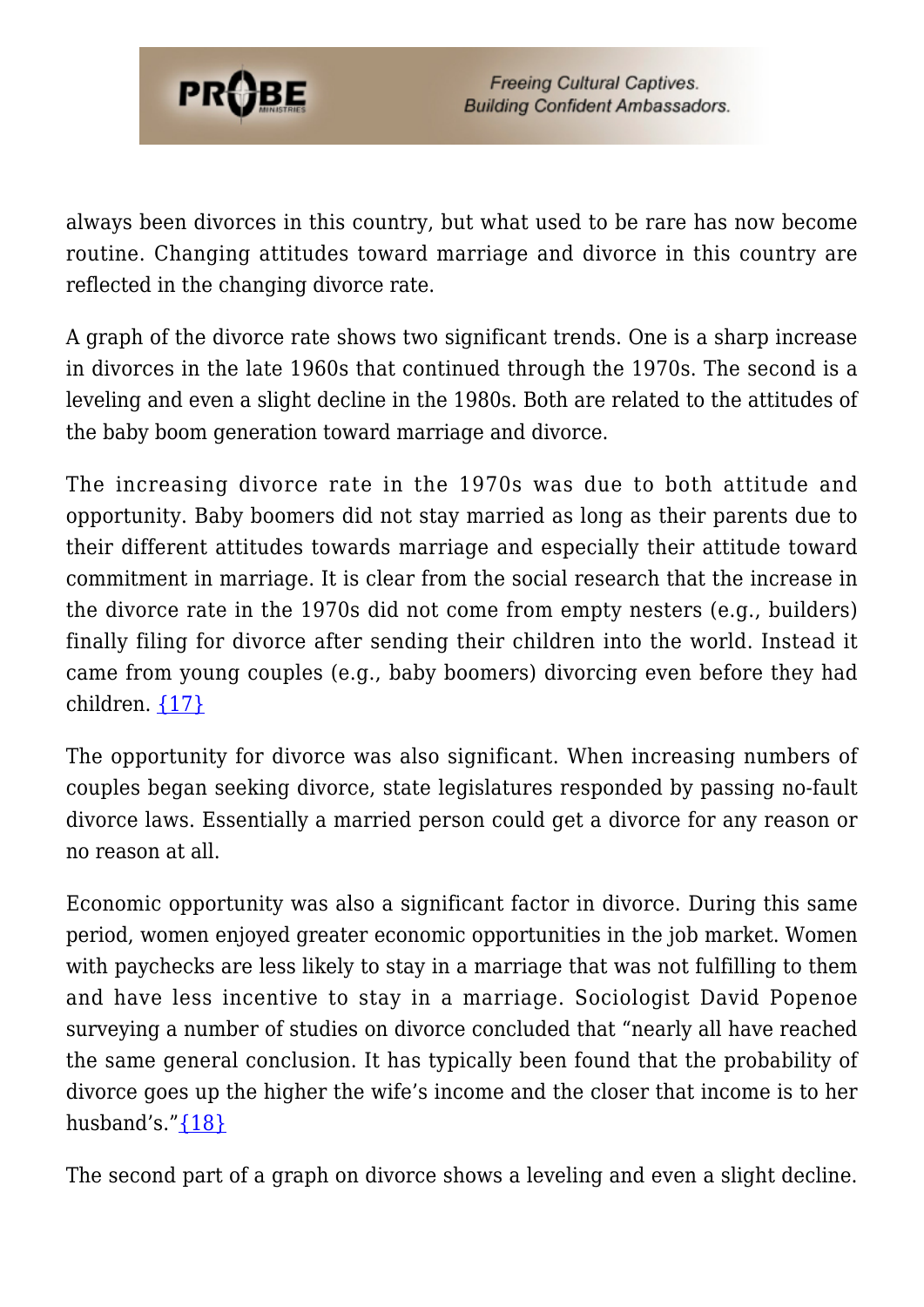

The divorce rate peaked in 1981 and has been in decline ever since. The reasons are twofold. Initially, the decline had to do with the aging of the baby boom generation who were entering into those years that have traditionally had lower rates of divorce. But long term the reason is due to what we have already discussed in terms of the impact of cohabitation on divorce. Fewer couples are untying the knot because *fewer couples are tying the knot*.

# **Changing Trends in Family**

We have already mentioned that starting with the baby boom generation and continuing on with subsequent generations, couples postponed marriage. But not only did these generations postpone marriage, they also postponed procreation. Unlike the generations that preceded them (e.g., the builder generation born before the end of World War II), these subsequent generations waited longer to have children and also had few children. Lifestyle choice was certainly one factor. Another important factor was cost. The estimated cost of raising a child during this period of time rose to over six figures. Parents of a baby born in 1979 could expect to pay \$66,000 to rear a child to eighteen. For a baby born in 1988, parents could expect to pay \$150,000, and that did not include additional costs of piano lessons, summer camp, or a college education. $\{19\}$ 

When these generations did have children, often the family structure was very different than in previous generations. Consider the impact of divorce. Children in homes where a divorce has occurred are cut off from one of the parents and they suffer emotionally, educationally, and economically.

Judith Wallerstein in her research discovered long-term psychological devastation to the children. $\{20\}$  For example, three out of five children felt rejected by at least one parent. And five years after their parents' divorce, more than one-third of the children were doing markedly worse than they had been before the divorce. Essentially she found that these emotional tremors register on the psychological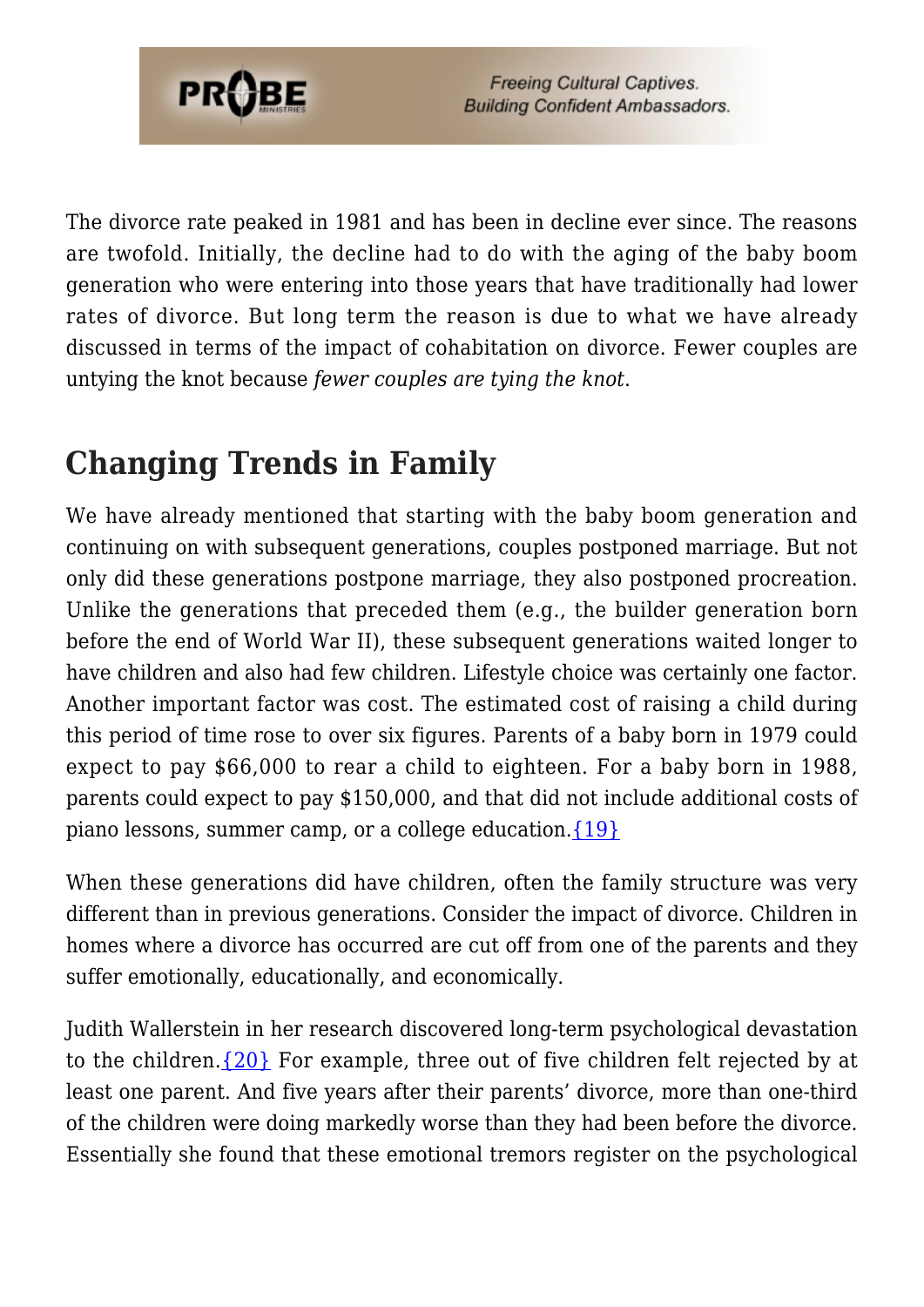

Richter scale many years after the divorce.

The middle class in this country has been rocked by the one-two punch of divorce and illegitimacy, creating what has been called the "feminization of poverty." U.S. Census Bureau statistics show that single moms are five times more likely to be poor than are their married sisters[.{21}](#page-9-5)

An increasing percentage of women give birth to children out of wedlock. This increase is due in large part to changing attitudes toward marriage and family. In a society that is already changing traditional patterns (by postponing marriage, divorcing more frequently, etc.), it is not surprising that many women are avoiding marriage altogether. Essentially, the current generation disconnects having children and getting married. In their minds, they separate parenthood from marriage, thus creating an enormous increase in the number of single parent homes.

Greater social acceptance of out-of-wedlock births, divorce, and single parenting tends to reinforce the trends and suggests that these percentages will increase in the future. Young adults who contemplate marriage may be less inclined to do so because they were raised in a home where divorce occurred. A young woman raised by a single mom may be less inclined to marry when they are older, convinced that they can raise a child without the help of a husband. Better employment options for young women even encourage them to "go it alone."

These changes in attitudes and changes in the structure of marriage and family have created a very different family in the twenty-first century. One writer imagined the confusion that children would feel in this futuristic scenario:

*On a spring afternoon, half a century from today, the Joneses are gathered to sing "Happy Birthday" to Junior. There's Dad and his third wife, Mom and her second husband, Junior's two half brothers from his father's first marriage, his six stepsisters from his mother's spouse's previous unions, 100-year-old Great Grandpa, all eight of Junior's current "grandparents," assorted aunts, uncles-in-*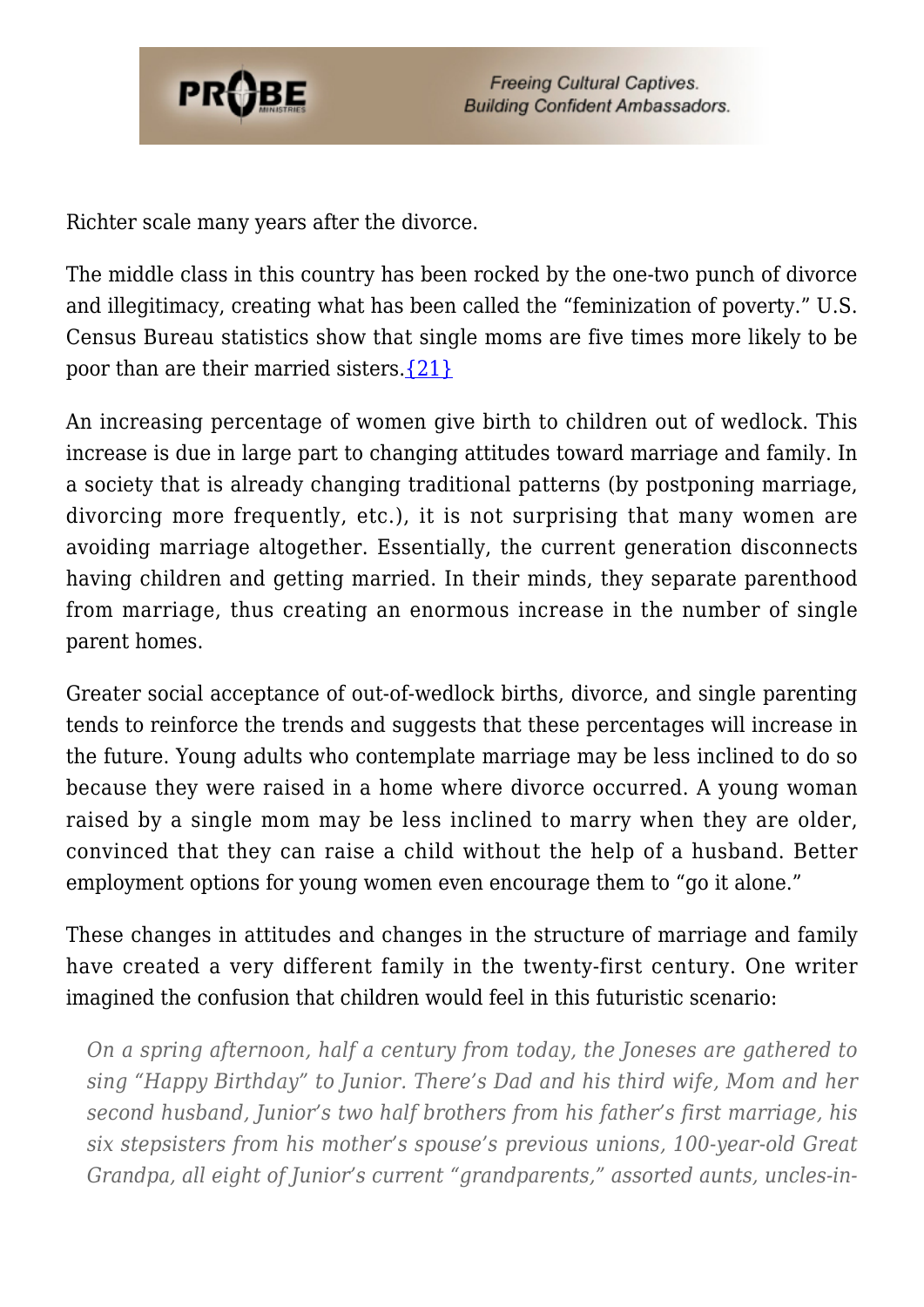

*law and stepcousins. While one robot scoops up the gift wrappings and another blows out the candles, Junior makes a wish . . . that he didn't have so many relatives[.{22}](#page-9-6)*

#### **Notes**

<span id="page-8-0"></span>1. Tamar Lewin, "Ideas & Trends: Untying the Knot: For Better or Worse: Marriage's Stormy Future," *New York Times*, 23 November 2003, 1.

<span id="page-8-1"></span>2. Sam Roberts, "It's Official: To be Married means to be Outnumbered," *New York Times*, 15 October 2006, 22.

<span id="page-8-2"></span>3. Sam Roberts, "51% of Women are now Living Without Spouse," *New York Times*, 16 January 2007, 1.

<span id="page-8-3"></span>4. Michael Medved, "Journalistic Malpractice in 'Marriage is Dead' Report, 17 January 2007, www.townhall.com.

<span id="page-8-4"></span>5. Peter Smith, "New York Times Ombudsman Takes Place to Task for its Journalistic Midadventures on Marriage," 13 February 2007, www.LifeSiteNews.com.

<span id="page-8-5"></span>6. Byron Calame, "Can a 15-Year-Old Be a 'Woman Without a Spouse'?" New York Times, 11 February 2007.

<span id="page-8-6"></span>7. Roberts, "51% of Women are now Living Without Spouse."

<span id="page-8-7"></span>8. *What's Happening to American Families*, October 1988. 22.

<span id="page-8-8"></span>9. *MassMutual American Values Study*, July 1989.

<span id="page-8-9"></span>10. Ibid., 29-30.

<span id="page-8-10"></span>11. "The 21st Century Family," *Newsweek Special Edition*, Winter/Spring 1990, 18.

<span id="page-8-11"></span>12. Martha Farnsworth Riche, "The Postmarital Society," *American Demographics*, November 1988, 23.

<span id="page-8-12"></span>13. U. S. Bureau of the Census, *Current Population Reports*, Series P20-537; America's Families and Living Arrangements: March 2000 and earlier reports.

<span id="page-8-13"></span>14. Larry L. Bumpass, James A. Sweet, and Andrew Cherlin, "The Role of Cohabitation in the Declining Rates of Marriage," *Journal of Marriage and Family*